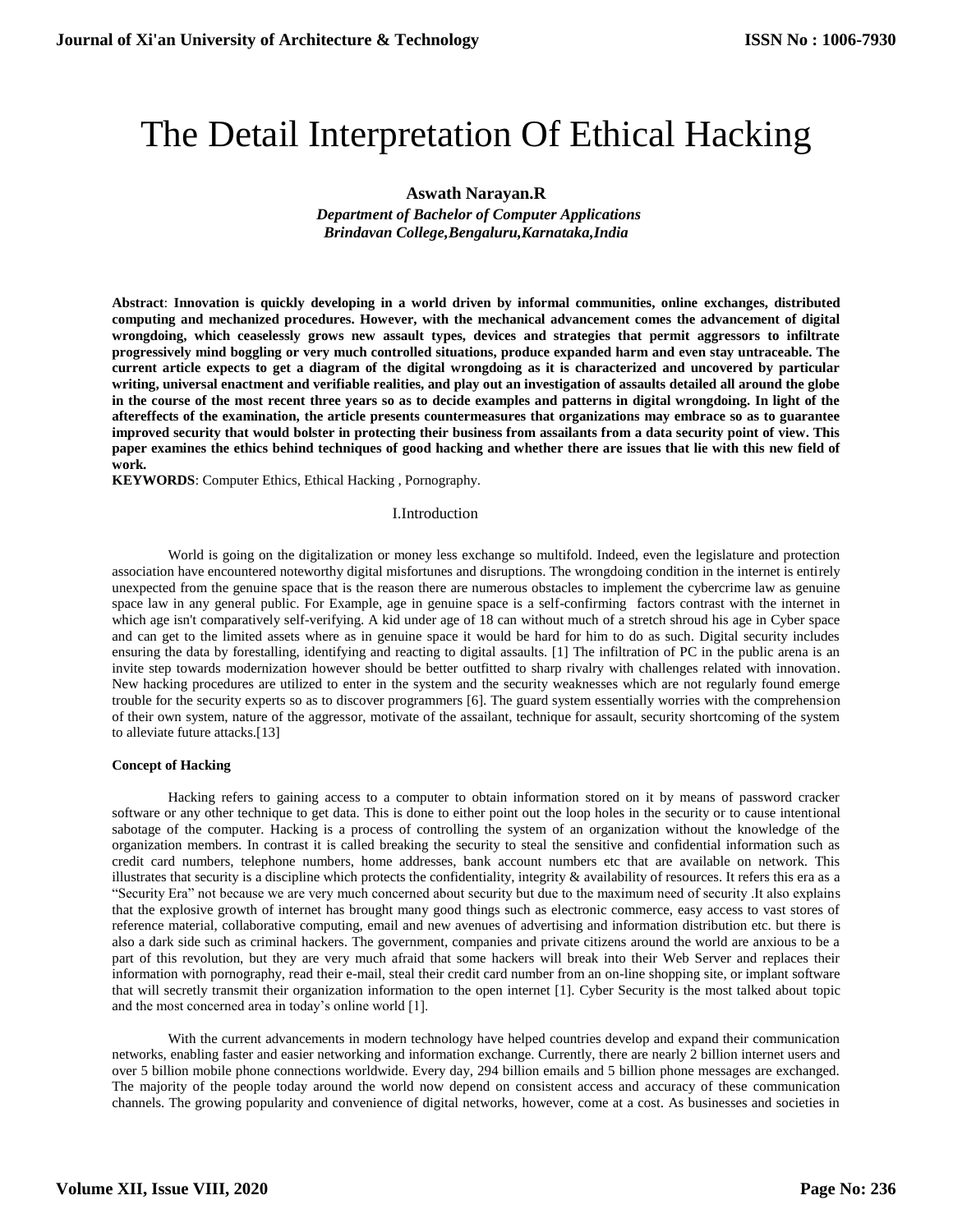general increasingly rely on computers and internet-based networking, cybercrime and digital attack incidents have increased around the world. These attacks — generally classified as any crime that involves the use of a computer network — include financial scams, computer hacking, downloading pornographic images from the internet, virus attacks, e-mail stalking and creating websites that promote racial hatred. The first major instance of cyber crime was reported in 2000, when a mass-mailed computer virus affected nearly 45 million computer users worldwide.

# II. What is a Cyber Security?

The first challenge in evaluating how domestic and international law might be used to address cyber-attacks is to determine the nature and scope of the problem we face. Activities in cyberspace defy many of the traditional categories and principles that govern armed conflict under the law of war. This first offers a precise definition of "cyber-attack." This step is not only necessary to the legal analysis that follows, but it also fills a gap in the existing literature, which often uses the term without clarifying what it is meant to include and exclude. We then offer three categories of activities that fall within this definition, illuminating the extraordinary range of activities that fall under even a carefully constructed and limited definition of "cyberattacks." This serves as a prelude to an analysis of what portion of cyber-attacks are governed by the law of war and other existing bodies of law. A cyber attack is defined to mean 'deliberate exploitation of computer systems, technology-dependent enterprises and networks. Cyber attacks use malicious code to alter computer code, logic or data, resulting in disruptive consequences that can compromise data and lead to cybercrimes, such as information and identity theft. In addition cyber attack is also known as a Computer Network Attack (CNA)'.

Further to this, the Cyber attacks may include the following outcome:

- Identity theft, fraud, extortion
- Malware, pharming, phishing, spamming, spoofing, spyware, Trojans and viruses
- Stolen hardware, such as laptops or mobile devices
- Denial-of-service and distributed denial-of-service attacks
- Breach of access
- Password sniffing
- System infiltration
- Website defacement
- Private and public Web browser exploits
- Instant messaging abuse
- Intellectual property (IP) theft or unauthorized access

The recommended definition adopted in this paper is a narrow definition of cyberattack, one meant to focus attention on the unique threat posed by cyber-technologies: that a cyber-attack consists of any action taken to undermine the functions of a computer network for a political or national security purpose.

#### **Types of Hacking**

Hackers are mainly classified into 3 types:

a) White hat hackers: They are the also called Ethical Hackers who hack computers of corporate companies to check for any loop holes in their security. They are paid for this job known as Penetrating Testing[3].

b) Black hat hackers: They are the opposite of white hat hackers who don't take hacking jobs from companies but do it to cause harm to them. They sabotage the systems so as to obtain information about their target which includes bank information, personal details, phone numbers, etc .

c) Grey hat hackers: They are the hybrid of white hat and grey hat hackers [1].

Other types of Hackers are :

d) Crackers: They are the college students who hack systems for personal use.

e) Script-kiddie: They are the non technical people who know how to use professional hacking tools.

### **III Phases of Penetration Testing**

1.Reconnaissance: It refers to collecting of information about the target system, either by the attacker or by the white hats. This is done by a few techniques like Foot printing, WHOIS, Google hacking [1].

2. Exploitation: It is the usage of loopholes in the target system to gain access to the system. This is done using a few techniques like network hacking here Ftp Anonymous issues is most prevalent so we can use Ftp Brute Force[2]; Web Exploitation .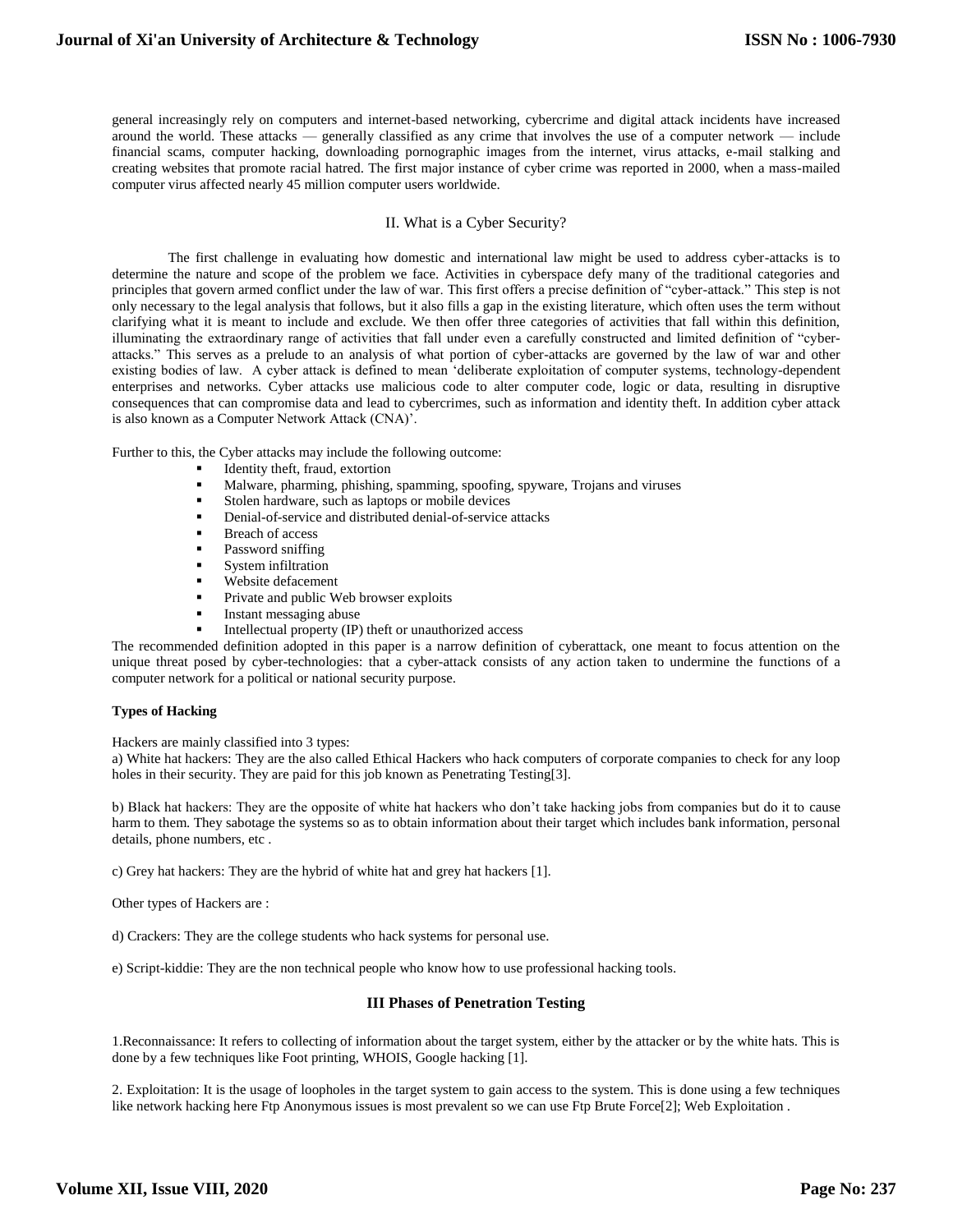3. Maintaining Access: This phase refers to having a remote connection established with the target system. This can be done using Backdoors, Rootkits.

4. Post Exploitation: This phase is different for white hats and attackers. For white hats, they have to they have to give a penetration test report with 3 parts: a) *Executive summary* b) *Detailed Report* c) *Raw output*. But for attackers they have to cover their tracks and make sure that there is no knowledge of their attack on the target.

# **IV Working of an Ethical Hacking**

The working of an ethical hacker involves the under mentioned steps:

1. Obeying the Ethical Hacking Commandments: Every Ethical Hacker must follow few basic principles. If he does not follow, bad things can happen. Most of the time, these principles get ignored or forgotten when planning or executing ethical hacking tests. The results are even very dangerous [8].

2. Working ethically: The word ethical can be defined as working with high professional morals and principles. Whether you're performing ethical hacking tests against your own systems or for someone who has hired you, everything you do as an ethical Hacker must be approved and must support the company's goals. No hidden agendas are allowed. Trustworthiness is the ultimate objective. The misuse of information is absolutely not allowed [8].

3. Respecting Privacy: Treat the information you gather with complete respect. All information you obtain during your testing from Web application log files to clear-text passwords — must be kept private [8].

4. Not crashing your systems: One of the biggest mistakes is when people try to hack their own systems; they come up with crashing their systems. The main reason for this is poor

planning. These testers have not read the documentation or misunderstand the usage and power of the security tools and techniques. You can easily create miserable conditions on your systems when testing. Running too many tests too quickly on a system causes many system lockups. Many security assessment tools can control how many tests are performed on a system at the same time. These tools are especially handy if you need to run the tests on production systems during regular business hours [8].

5. Executing the plan: In Ethical hacking, Time and patience are important. Be careful when you're performing your ethical hacking tests [8].

#### **V Case Study**

#### **Uber Cyber-Security Breach:**

The ongoing information break at Adobe that uncovered client account data and incited a whirlwind of secret word reset messages affected at any rate 38 million clients, the organization presently says. It additionally creates the impression that the effectively gigantic source code spill at Adobe is widening to incorporate the organization's Photoshop group of graphical structure items. In a break originally declared on this blog Oct. 3, 2013, Adobe said programmers had taken almost 3 million encoded client Visa records, just as login information for a dubious number of Adobe client accounts.

| AnonNews - Everything Anonymous |                                                                                                  |                                                                                                                                                                                                                                | lease 1:3 to Brital Photos Front Heatres a 2<br>a new discontribution construction and suspense                                                                     |  |
|---------------------------------|--------------------------------------------------------------------------------------------------|--------------------------------------------------------------------------------------------------------------------------------------------------------------------------------------------------------------------------------|---------------------------------------------------------------------------------------------------------------------------------------------------------------------|--|
| FAQ1                            | Calibrode<br><b>INC.</b> Franch                                                                  |                                                                                                                                                                                                                                | Schul Hawkins (Virginian Lick Ediphical)<br>NCHA Harb                                                                                                               |  |
|                                 | in so by dealed the 'Araf' person for a                                                          | Fansa riend help or house questions regarding AnonYews, researc part our FRI channel.<br><b>Control of Activity Control of Activity Control</b>                                                                                | WITTING COMPANY AND PROFIT WAS SERVED ON A<br>Anonyews is an insigendant and uncertened that repearable news platform for Anonymous. Anyone is watcome to past a to |  |
|                                 | Forum > Anonymous > 153ki; usars Adobe                                                           |                                                                                                                                                                                                                                |                                                                                                                                                                     |  |
|                                 | <b><i><u><i><u>ADVANDAR</u></i></u></i></b><br>TA MAIL DR. PICCE<br>調査情報について<br><b>CARD GREE</b> | 1594 (Ferm 1658) Ht 2011<br>Three County and the<br>Laught forest:<br>wividenspelare financial cast get<br><b>The Country of Street, Square of the Print</b><br>DOGL/RYROLD & Rochest<br>00000153-1-4839<br>EVERAGINA IL Lambo | <b>CENTIMERATION</b>                                                                                                                                                |  |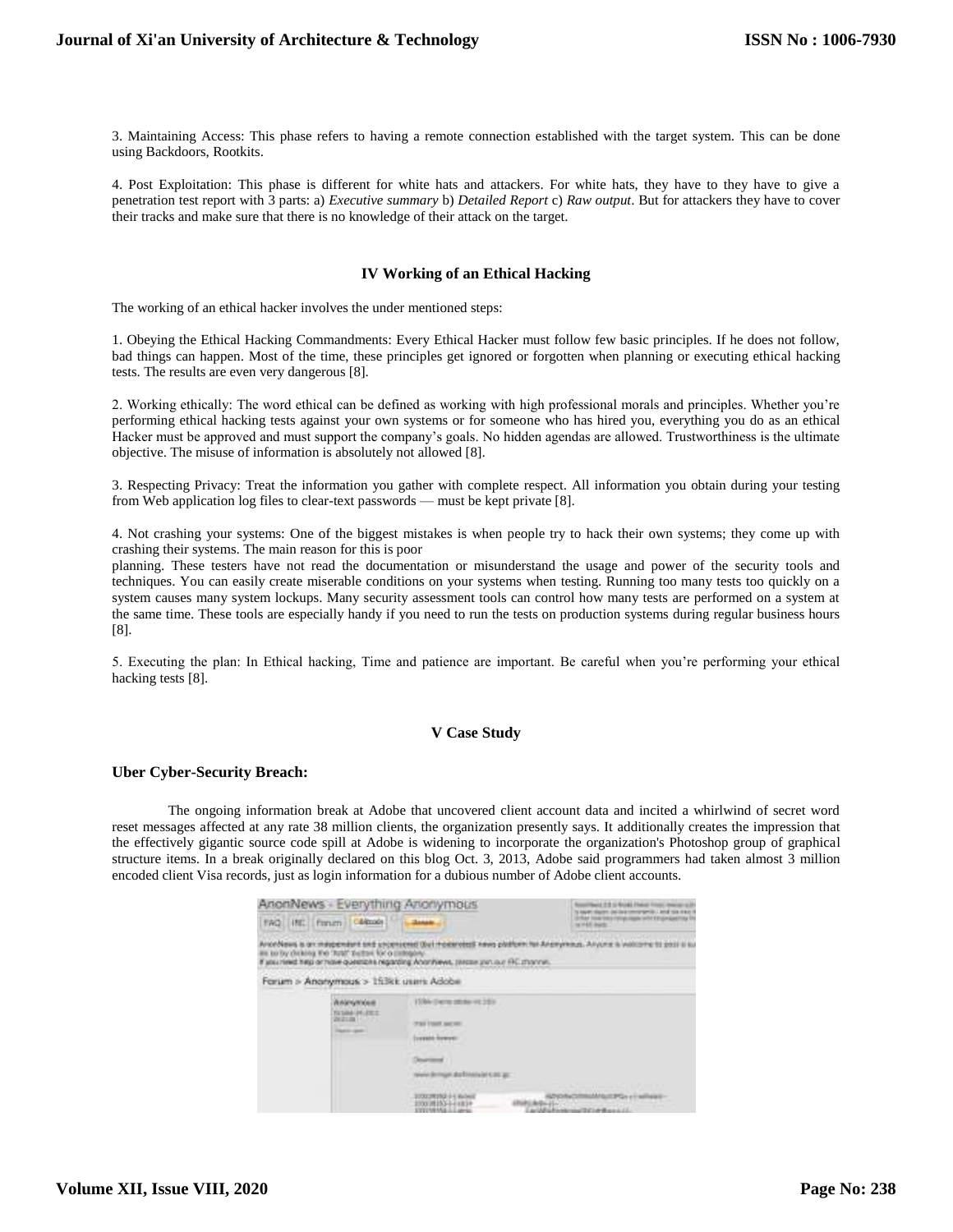#### *A posting on anonnews.org that was later deleted.*

At that point, a huge trove of taken Adobe account information saw by KrebsOnSecurity showed that notwithstanding the charge card records — countless client accounts across different Adobe online properties may have been undermined in the break-in. It was hard to completely look at a considerable lot of the documents on the programmers' server that housed the taken source in light of the fact that huge numbers of the registries were secret phrase secured, and Adobe was hesitant to estimate on the quantity of clients possibly affected. Yet, only this previous end of the week, AnonNews.org posted a gigantic document called "users.tar.gz" that seems to incorporate in excess of 150 million username and hashed secret word sets taken from Adobe. The 3.8 GB record appears to be a similar one Hold Security CISO Alex Holden and I found on the server with different information taken from Adobe.

Adobe representative Heather Edell said the organization has quite recently finished a battle to contact dynamic clients whose client IDs with substantial, encoded secret word data was taken, asking those clients to reset their passwords. She said Adobe has no sign that there has been any unapproved action on any Adobe ID engaged with the occurrence. "Up until this point, our examination has affirmed that the assailants got access to Adobe IDs and (what were at the time substantial), encoded passwords for roughly 38 million dynamic clients," Edell said [emphasis added]. "We have finished email warning of these clients. We additionally have reset the passwords for all Adobe IDs with legitimate, encoded passwords that we accept were associated with the occurrence—whether or not those clients are dynamic or not." Edell said Adobe accepts that the assailants likewise got access to many invalid Adobe IDs, dormant Adobe IDs, Adobe IDs with invalid scrambled passwords, and test account information. "We are still during the time spent exploring the quantity of idle, invalid and test accounts associated with the occurrence," she wrote in an email. "Our warning to dormant clients is progressing."

Some portion of the Adobe penetrate included the burglary of source code for Adobe Acrobat and Reader, just as its ColdFusion Web application stage. Among the store was a 2.56 GB-sized document called ph1.tar.gz, yet KrebsOnSecurity and Hold Security couldn't split the secret word on the chronicle. Over this previous end of the week, AnonNews.org posted a document by a similar name and size that was not secret key secured, and gave off an impression of being source code for Adobe Photoshop. Gotten some information about the Anon News presenting's likenesses on the spilled source code troves found by this distribution in late September, Adobe's Edell said undoubtedly that it shows up the gate crashers got probably a portion of the Photoshop source code. In the two cases, Adobe said it reached the destinations facilitating the information connected to from the Anon News postings and had the data brought down.

#### Free Credit Monitoring

The same number of per users have called attention to in remarks on past KrebsOnSecurity posts, Adobe has offered a year of credit checking to clients whose encoded charge card information was taken in the penetrate. As it occurs, Adobe's contribution comes through Experian, one of the three significant credit agencies and an organization that is as yet reeling from a security penetrate in which the organization was fooled into selling shopper records legitimately to an online data fraud administration. One of the most frequently asked questions I receive involves whether readers should take advantage of credit monitoring services, particularly those offered for free by the major credit bureaus in response to some breach. My response is usually that free credit monitoring generally can't hurt, as long as you're not automatically signed up for a non-free monitoring service after the free period expires. Monitoring especially makes sense if you've been the victim of ID theft before.

In any case, remember that having your Mastercard data taken isn't a similar thing as wholesale fraud — which by and large includes the false opening of new records in your name. A few kinds of ID burglary include the formation of engineered characters — utilizing portions of your own data joined with certain perspectives that are not yours — and credit checking administrations may make some hard memories identifying these sorts of records. For shoppers responding to news about their credit or check card being undermined, it likely bodes well to decide on putting extortion cautions and acquiring free duplicates of your credit report a few times yearly, as indicated by law. Also, recall that the card affiliations all have zero-obligation approaches.

A major piece of observing your credit includes checking your credit record for peculiarities and mistakes. The credit departments would favor that you bought a duplicate of your credit report from them. Be that as it may, this is totally pointless. U.S. buyers are qualified for a free credit report from every one of the three significant authorities once every year, by means of annualcreditreport.com. That implies that generally at regular intervals, you ought to have the option to get a refreshed duplicate of your credit report from one of the three agencies . Yet, back to the inquiry concerning credit checking: Having been the beneficiary of an enormous number of endeavors to open new credit extensions in my name, I have decided to exploit a credit observing help, however it isn't one of the administrations offered by the three departments. The principle purpose behind this is on the off chance that you run into a circumstance where specific credit grantors reliably neglect to expel deceitful credit requests that contrarily influence your financial assessment and document, you may in the end need to take that up straightforwardly with the credit agencies.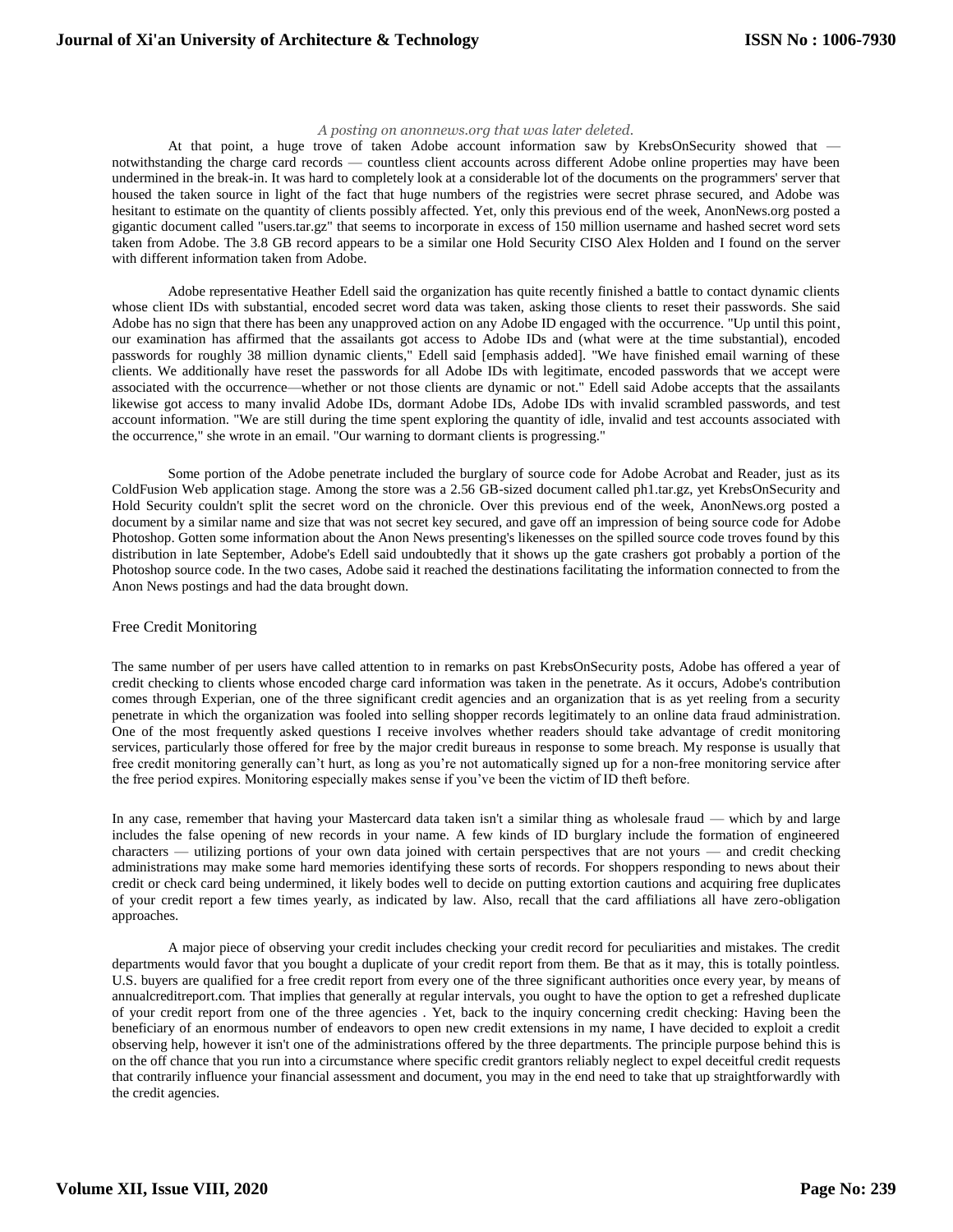While it might be enticing to accept that paying Experian or one of the other credit authorities (Equifax or Trans Union) to screen your record may make them bound to help you in this circumstance, there is literally nothing in the fine print that says they will. Likewise, recollect that these are similar organizations that are fooling customers into paying with the expectation of complimentary credit reports and bringing in cash hand over clench hand offering your credit data to would-be banks and advertisers (or on account of Experian, even to ID robbery administrations). As referenced before, buyers likewise are qualified for place a misrepresentation alert on their credit documents, and to necessitate that potential lenders initially get the shopper's endorsement —, for example, through a call — before allowing any new credit extensions. The insurances are progressively exacting if buyers can show they've been survivors of wholesale fraud – all things considered the misrepresentation ready remains in the documents of data fraud casualties for a long time. While a standard misrepresentation alert terminates following 90 days, customers can just restore the caution online when the former one lapses. The acknowledge department for which you record the alarm is legally necessary to impart it to the next two organizations.

Finally, consumers always have the option of placing a [security](http://en.wikipedia.org/wiki/Credit_freeze) freeze on their credit file — which blocks creditors from accessing your credit reports until the freeze is lifted. It generally costs \$10 to place a freeze and another \$10 to thaw it if you ever want to buy a new car or open a new line of credit. This may sound like a hassle, but it may ultimately make more sense than paying \$15 a month for a credit monitoring service, or trying to remember to file new fraud alerts every 90 days.

# **VI Result Analysis**

#### **Cyber Crimes** K

| Crime Head                | <b>Crime Incidence</b> |        |        | Percentage Variation |               |
|---------------------------|------------------------|--------|--------|----------------------|---------------|
|                           | 2014                   | 2015   | 2015   | 2014 - 2015          | $2015 - 2016$ |
| <b>Total Cyber Crimes</b> | 9.622                  | 11,592 | 12.317 | 20.5%                | 6.3%          |

i. Maximum number of cases under cyber-crimes were reported in Uttar Pradesh (2,639 cases) (21.4%) followed by Maharashtra (2,380 cases) (19.3%) and Karnataka (1,101 cases) (8.9%) during 2016. [Table - 9A.1]

ii. During 2016, 48.6% of cyber-crime cases reported were for illegal gain (5,987 out of 12,317 cases) followed by revenge with 8.6% (1,056 cases) and insult to the modesty of women with 5.6% (686 cases). [Table - 9A.3]

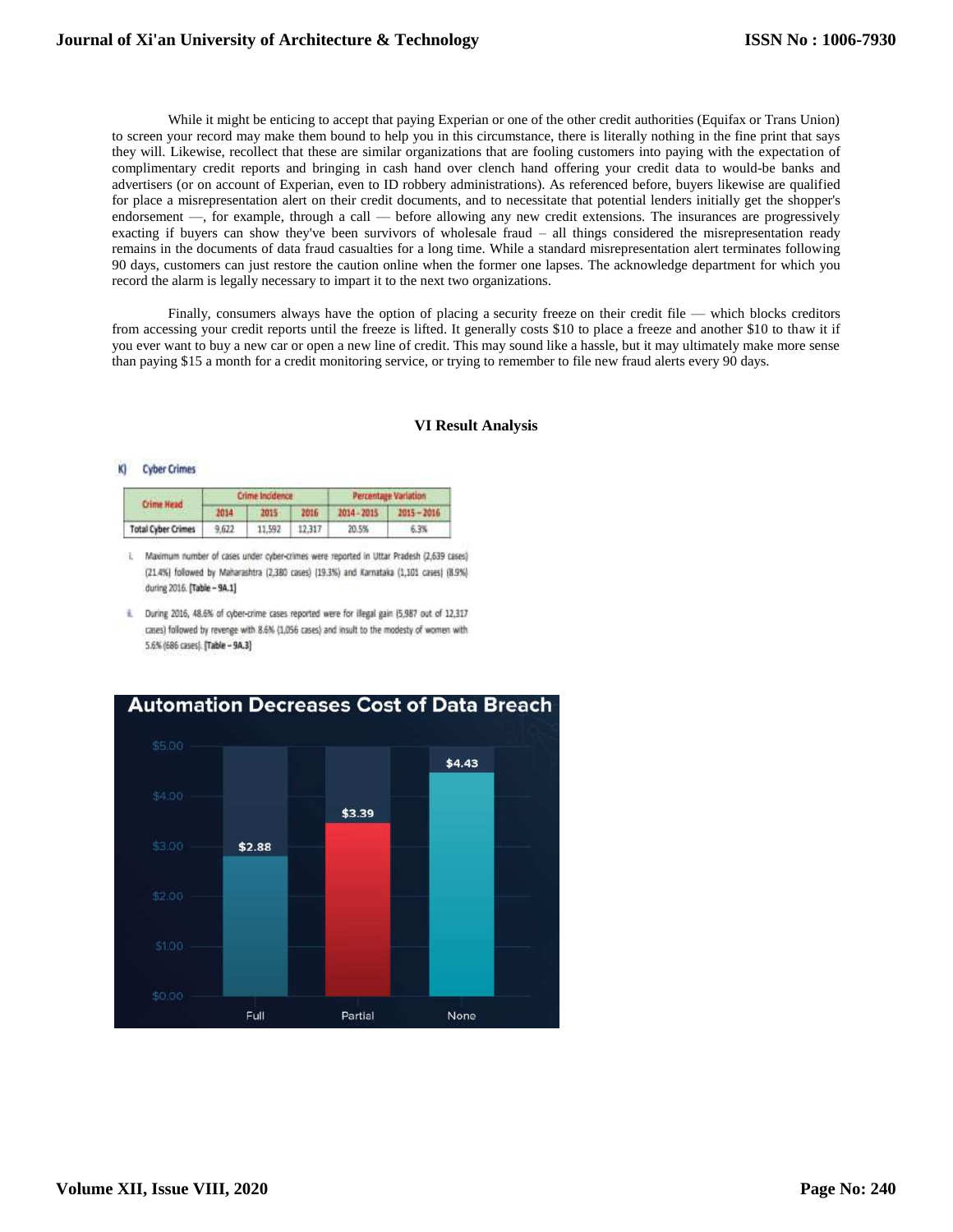

|               | Result analysis 1985 TO 2013                                                                                                    |                                                                                                                                                                                     |                                           |  |  |  |
|---------------|---------------------------------------------------------------------------------------------------------------------------------|-------------------------------------------------------------------------------------------------------------------------------------------------------------------------------------|-------------------------------------------|--|--|--|
| YEAR          | <b>CYBER ATTACK NAME:</b>                                                                                                       | LOSS OF DATA                                                                                                                                                                        | number of cyber crimes registred in INDIA |  |  |  |
| 1988.         | The Morms worst i uncut the<br>first recognisal numer to affect.<br>the world's a meter symme<br>infrastracione                 | weaknesses in the UNIX.<br>MHEH                                                                                                                                                     | 100                                       |  |  |  |
| $Dec-00$      | NASA was farced to block<br>muils with<br>attachments helone shattle -<br>larably out of for this world<br>be haded.            | Basecus West reported that<br>the plaint for the latest US.<br>space bounds vehicles were<br>oblained by selenown fininger<br>introduct.                                            | $150 -$                                   |  |  |  |
| $A_0w-177$    | denial of service stark.                                                                                                        | services were tennontally<br>disrepted and online herking.<br>was habed.                                                                                                            | 330                                       |  |  |  |
| Jun-07        | The US Secretary of Defense's<br>anclassified amuil aucuser was<br>his Lol by antaron forcan-<br><b>Hernderei</b>               | maccess and exploit the<br>Pentagon's nerworks.                                                                                                                                     | 200                                       |  |  |  |
| 计对矩状<br>2006  | The databases of hoth<br>Republican and Democratic<br>presidential compaigns were<br>Inickert                                   | downloaded by grapping.<br>foreign intraders.                                                                                                                                       | 300                                       |  |  |  |
| A12.68        | Computer tictworks<br>in Georgia were backed by<br>asknown foreign intraders.                                                   | backs did put political<br>pressure on the Georgian<br>government                                                                                                                   | 300                                       |  |  |  |
| $J_{23} - 29$ | History attacked band's<br>laterist lefrestructure duting<br>the Leasury 2009                                                   | The stack, which fix and in-<br>government websies, was<br>connectly at least 5,000,000<br>arrigation.                                                                              | $400 -$                                   |  |  |  |
| 118.30        | A group susted the "Transan<br>Cylier Arms" derupted the<br>service of the popular Chinese.<br>watch varine Bash.               | liten were reilmetal to a<br>page showing an Institute<br>pillical mosage                                                                                                           | <b>HOLL</b>                               |  |  |  |
| $146-11$      | The Canadian gevernment<br>reported a major cyber.<br>stlack against its agmeier.<br>neissing Delmer Royanth<br>and Development | The gradi: forced the Finnecc<br>Department and Treasury<br>Hurd, Catady's main<br>commit agencies, to<br>discussion from the Internet                                              | 1333                                      |  |  |  |
| Oct-12        | The Rassian firm Karpendy<br>discovered a worldwide cyber-<br>attack skilds of "Red October."                                   | The viras collected<br>edurazione<br>Trent games and<br>mitassies, research.<br>firm, military<br>intalistiers.comp<br>providers, nuclear and<br>other critical<br>infrastructures. | $-23060$                                  |  |  |  |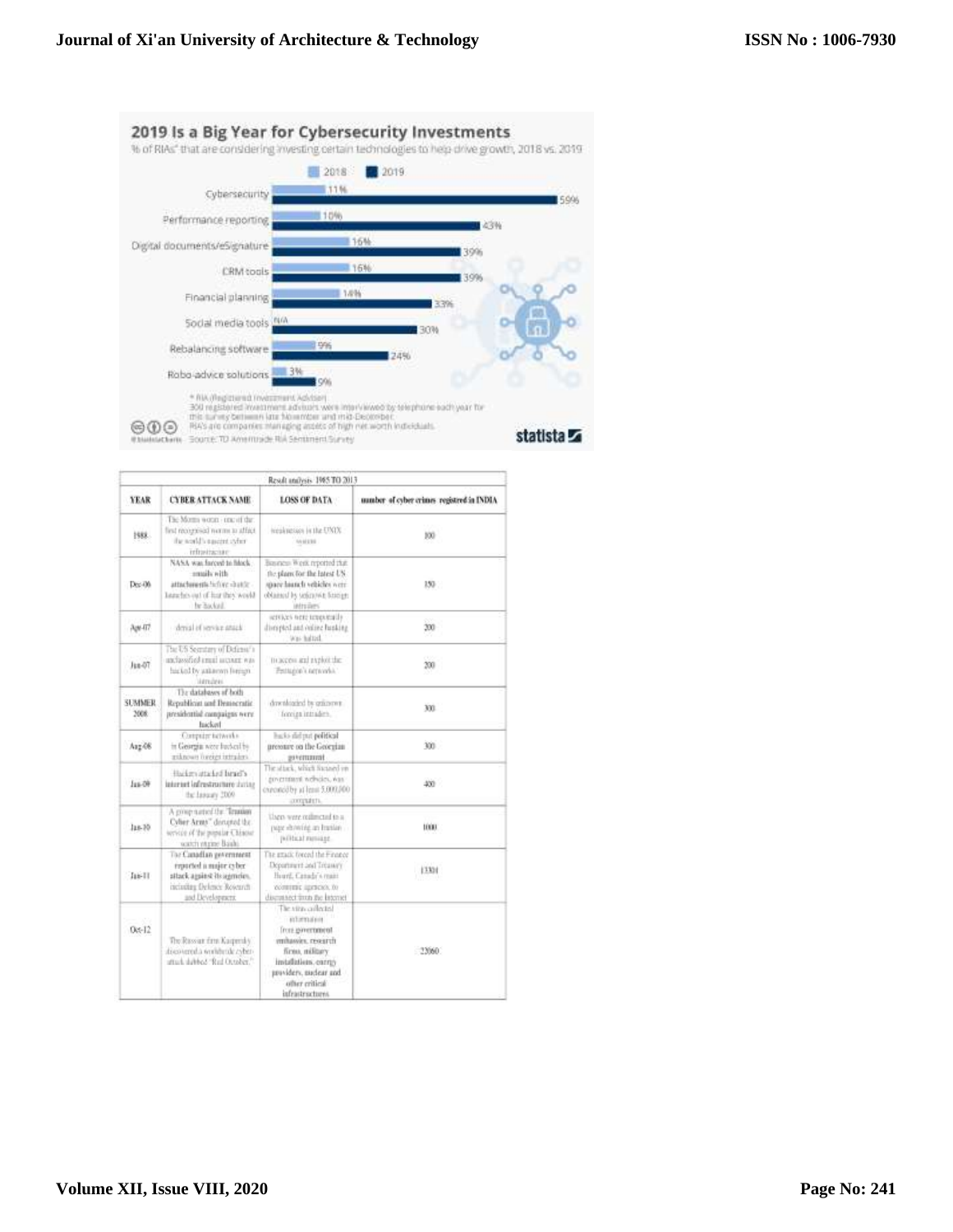| Attempting in      |      |        |
|--------------------|------|--------|
| Yahoo 2016         |      | 3,000m |
| Yahoo 301-         | 500m |        |
| MySpace 2016       | 427m |        |
| eBay 014           | 145m |        |
| Linkedin 2016 117m |      |        |
| VK 2016 101m       |      |        |
| Sony PSN 011 77m   |      |        |
| Dropbax 2016 69m   |      |        |
| Tumble 2010 65m    |      |        |
| Uber 2017 57m      |      |        |

# **VII Conclusion**

From a viable viewpoint the security issue will stay as long as makers stay focused on current framework designs, created without a prerequisite for security. For whatever length of time that there is support for impromptu and security pack-ages for these deficient plans and as long as the deceptive aftereffects of entrance groups are acknowledged as shows of a PC framework security, legitimate security won't be a reality. Normal inspecting, careful interruption location, great framework organization practice, and PC security mindfulness are largely fundamental pieces of an association's security endeavors. A solitary disappointment in any of these territories could open an association to digital vandalism, shame, loss of income or psyche offer, or more awful. Any new innovation has its advantages and its dangers. While moral programmers can assist customers with bettering comprehend their security needs, it is dependent upon the customers to keep their watchmen set up. Later on, an ever increasing number of methods will be talked about with its focal points and inconveniences.